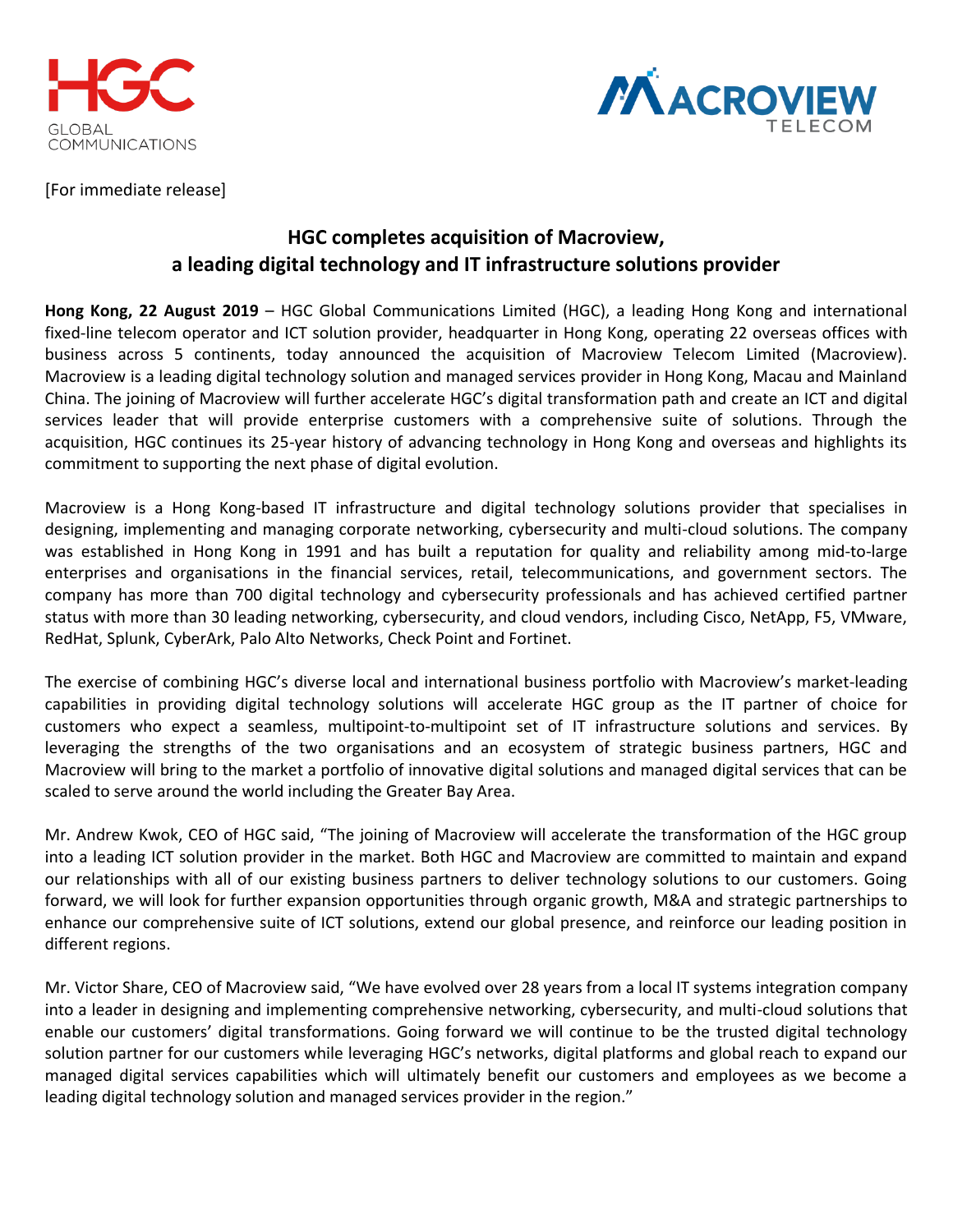





HGC announces completion of acquisition of Macroview at a press conference.

**Left to right**:

Ms. Cecilia Wong (Executive Vice President, Product & Innovations of HGC), Ms. Jacqueline Teo (Chief Digital Officer of HGC), Mr. Daniel Kong (Chief Financial Officer of HGC), Mr. Andrew Kwok (Chief Executive Officer of HGC), Mr. Victor Share (Chief Executive Officer of Macroview), Mr. Patrick Fung (Chief Financial Officer of Macroview), Mr. PH Tang (Chief Technology Officer of Macroview)

**- End -**

## **About HGC Global Communications Limited**

HGC Global Communications Limited (HGC) is a leading Hong Kong and international fixed-line operator. The company owns an extensive network and infrastructure in Hong Kong and overseas and provides various kinds of services. HGC has 22 overseas offices, with business over 5 continents. It provides telecom infrastructure service to other operators and serves as a service provider to corporate and households. The company provides full-fledged telecom, data centre services, ICT solutions and broadband services for local, overseas, corporate and mass markets. HGC owns and operates an extensive fibre-optic network, five cross-border telecom routes integrated into tier-one telecom operators in mainland China and connects with hundreds of world-class international telecom operators. HGC is one of Hong Kong's largest Wi-Fi service providers, running over 29,000 Wi-Fi hotspots in Hong Kong. The company is committed to further investing and enriching its current infrastructure and, in parallel, adding on top the latest technologies and developing its infrastructure services and solutions. HGC is a portfolio company of I Squared Capital, an independent global infrastructure investment manager focusing on energy, utilities and transport in North America, Europe and selected fast-growing economies.